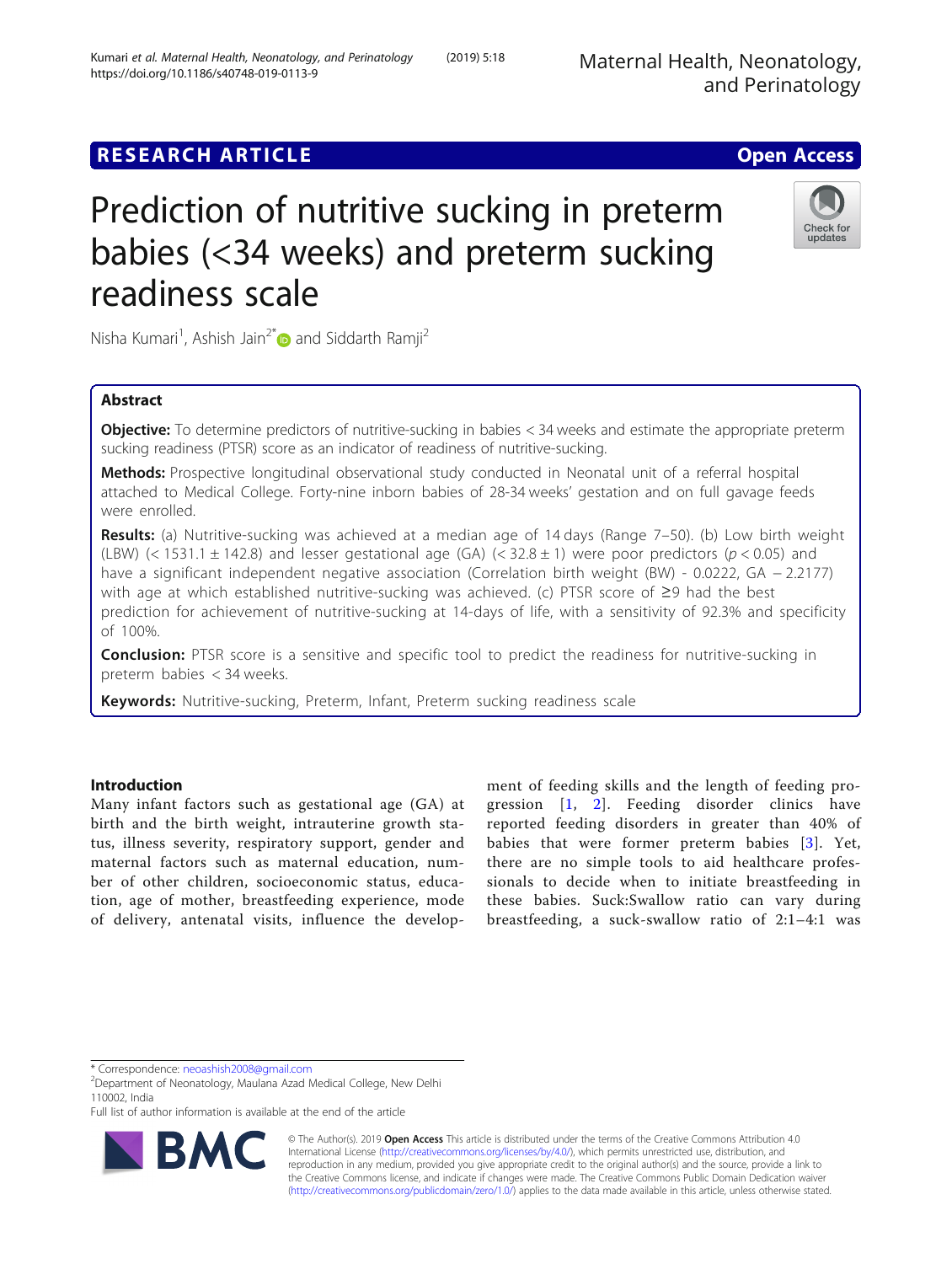<span id="page-1-0"></span>present in the groups with preterm infants [\[4\]](#page-6-0). Ratio is increased as feeding is progressed [[5\]](#page-6-0). During bottle feeding the ratio tends to be more consistent at 1:1 [[6\]](#page-6-0). We have taken suck:swallow 2:1 ratio as standard to compare the nutritive sucking in the preterm babies. The respiration was not taken into account in the ratio in our study [[3](#page-6-0)]. However, it is difficult to assess the suck and swallow simultaneously in real time by examining the baby. Thus, we decided to assess a simple objective tool called Preterm Sucking Readiness (PTSR) Score [[7](#page-6-0)], particularly since there were no other studies that had validated this tool since its original publication. We also proposed to determine an appropriate PTSR score that would be indicative of nutritive sucking in preterms 28 to 34 weeks of gestation.

# Material and methods

This was a prospective longitudinal observational study done in a Neonatal unit of a tertiary medical college hospital in North India over a 9 month period (May 2015–January 2016).

Inborn babies admitted to the NICU were eligible for enrolment if they were born between 28 and 34 weeks of gestational age and are on full gavage feeding. Those with encephalopathy (any grade according to Levene's classification), major congenital malformation, oro-nasal malformation, receiving any respiratory support or sedative drugs, and had undergone any surgery were excluded.

The primary outcome was "Nutritive sucking" defined as a suck to swallow ratio of 2:1 over a 3 min observation of feeding on an empty breast assessed by videography at 7, 14, 21 and/or 28 days after enrollment. There were no prior studies done to evaluate PTSR scale ([Appendix](#page-5-0)), therefore sample size estimation was done as per pilot study, it was decided a-priori to enrol 40 eligible babies in the study. In all enrolled babies maternal characteristics (age, socioeconomic status (using modified Kuppuswamy scale) [[8\]](#page-6-0), education, parity, relevant medical and obstetric history, and mode of delivery) were recorded. Neonatal characteristics of the enrolled babies (gestational age, birth weight, intrauterine growth status (Fenton's growth chart) [[9](#page-6-0)], Clinical Risk Index for Babies [CRIB] score [[10\]](#page-6-0), morbidities and feeding details) was also recorded.

Assessment for sucking Readiness: All enrolled babies were assessed by a single investigator (who was trained prior to starting the study in doing PTSR) once every day at a fixed feeding session for their sucking readiness while sucking on an empty breast (non-nutritive sucking) for 3-min using the PTSR. We have used the original PTSR scale. Physiological

|  | Table 1 Baseline characteristics of study participants |  |  |
|--|--------------------------------------------------------|--|--|
|--|--------------------------------------------------------|--|--|

| Maternal characteristics ( $n = 49$ )                            | Estimates      |
|------------------------------------------------------------------|----------------|
| Age of mother (yrs) [mean(SD)]                                   | 26.5(5.8)      |
| Socioeconomic status                                             |                |
| Lower middle n(%)                                                | 40 (18.4)      |
| Upper lower n(%)                                                 | 9(81.6)        |
| Primigravidan(%)                                                 | 24 (49.0)      |
| Singleton n(%)                                                   | 24 (49.0)      |
| Antenatal visits $\geq$ 3 (%)                                    | 38 (77.5)      |
| Mode of delivery                                                 |                |
| Vaginal (%)                                                      | 43 (87.8)      |
| LSCS $(% )$                                                      | 6(12.2)        |
| Neonatal characteristics, $(n = 49)$                             |                |
| Gestational age (weeks) [mean(SD)]                               | 32.2 (4.7)     |
| Birth weight (g) [mean(SD)]                                      | 1418.1 (288.9) |
| Gender                                                           |                |
| Male (%)                                                         | 21 (42.9)      |
| Intrauterine growth status                                       |                |
| AGA (%)                                                          | 45 (91.8)      |
| SGA (%)                                                          | 4(8.2)         |
| CRIB score [mean(SD)]                                            | 1.4 (1.9)      |
| Illness                                                          |                |
| RDS (%)                                                          | 2(4.1)         |
| Sepsis (%)                                                       | 2(4.1)         |
| Hyperbilirubinemia (%)                                           | 1(2.1)         |
| Respiratory support therapy <sup>a</sup>                         |                |
| IPPV(%)                                                          | 3(6.1)         |
| $CPAP$ $(%)$                                                     | 7(14.2)        |
| Supplemental oxygen (%)                                          | 18 (36.7)      |
| Age at starting of enteral feeding<br>(Days) [mean(SD)]          | 0.9(1.9)       |
| Median (Range)                                                   | $0(0-10)$      |
| Age at parentral fluids discontinuation<br>(Days) Median (Range) | $0(0-15)$      |
| Weight at discontinuation of<br>parentral fluids (g) [mean(SD)]  | 1385.2 (245)   |

LSCS Lower Segment Cesarean Section, AGA Appropriate for Gestational Age, SGA Small for Gestational Age, CRIB Clinical Risk Index for Babies, RDS Respiratory Distress Syndrome, CPAP Continuous Positive Airway Pressure

<sup>a</sup> The respiratory support received by the study subjects was prior to enrollment

parameters (Respiratory rate, Saturation) were recorded for the safety of neonate before assessing PTSR score. Continuous monitoring of oxygen saturation was done during the entire period of feeding. No scores were given for the physiological parameters. Thereafter, the baby was assigned a score which was a sum total of score of behavioural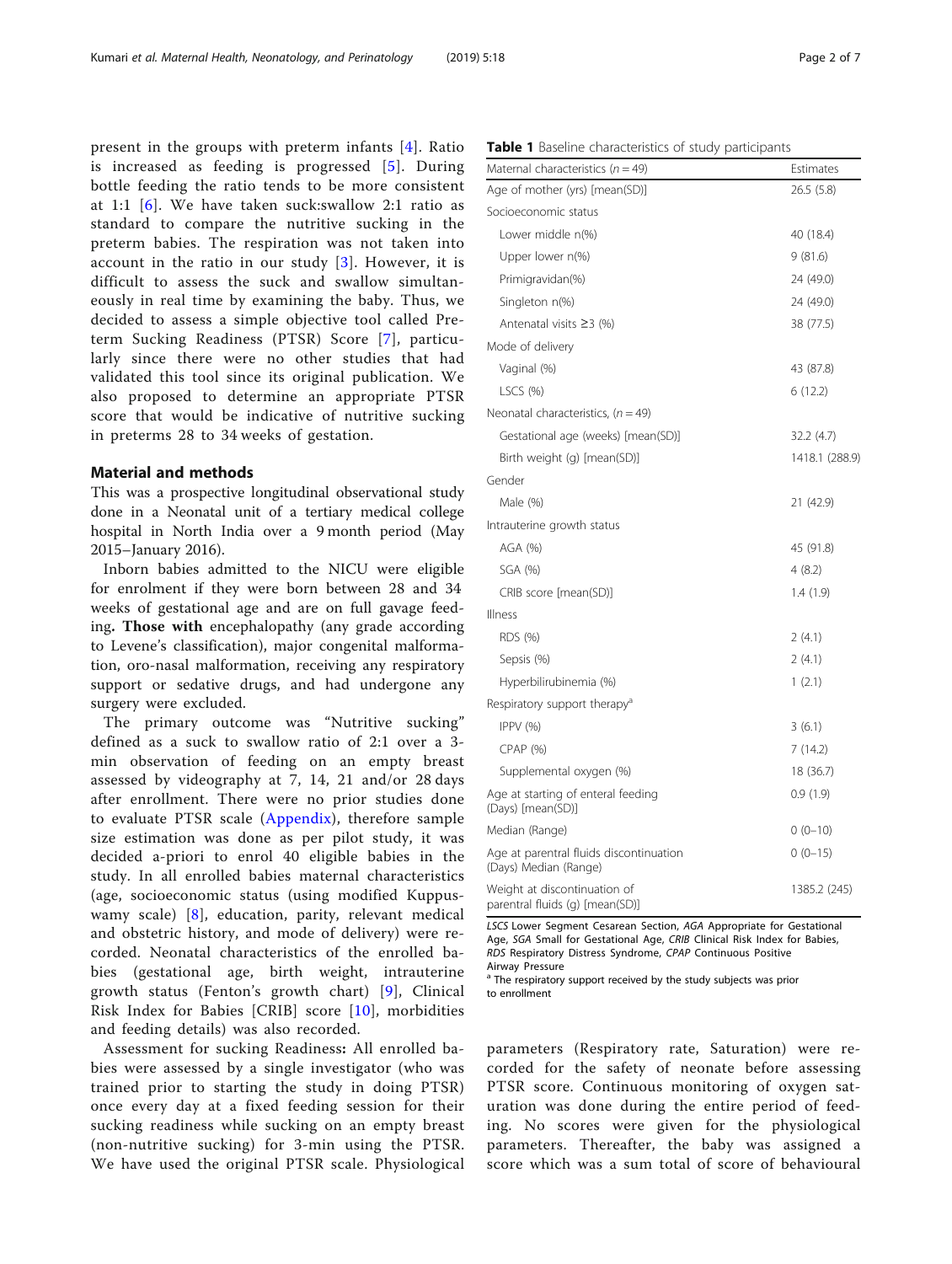<span id="page-2-0"></span>

state just prior to feeding, score of transition between behavioural state during handling/breastfeeding and score of feeding readiness behaviour (sucking, rooting, mouthing and showing interest at the breast). As soon as the babies attained an established nutritive sucking, they were no longer assessed. No additional support was given to the enrolled mothers. The standard NICU protocols were followed.

Videographic-recording. First video recording of feeding session was performed on day 7 of enrolment and thereafter weekly. However, neonates were also considered for assessing nutritive sucking

earlier than the scheduled weekly assessment if there was an appreciable increase in the daily PTSR score. This however was in addition to the scheduled weekly assessment for nutritive sucking. Video graphic recording of the feeding by the baby on the breast were done using a high quality Nikon Coolpix L840, 16 megapixel camera. However, neonates were also considered for assessing nutritive sucking earlier than the scheduled weekly assessment if there was an appreciable increase in the daily PTSR score. This however was in addition to the scheduled weekly assessment for nutritive sucking. The dynamic video-graph frame ensured the capture of

| <b>Table 2</b> Association of predictor variables and age when nutritive sucking achieved |  |  |  |  |
|-------------------------------------------------------------------------------------------|--|--|--|--|
|                                                                                           |  |  |  |  |

|                                           | Age nutritive sucking achieved |                                |                              |                             |             |
|-------------------------------------------|--------------------------------|--------------------------------|------------------------------|-----------------------------|-------------|
| Predictor variables                       | Within 7<br>days $(n=5)$       | Within 8-14<br>days $(n = 16)$ | Within 15-21<br>days $(n=8)$ | After 21<br>days $(n = 12)$ | $p *$ value |
| Age of mother (yrs) [mean(SD)]            | 26.4(5.0)                      | 25.8(3.6)                      | 25.8(2.7)                    | 26.5(6.1)                   | > 0.05      |
| Lower-middle socio-economic status (%)    | 2(40)                          | 1(6.2)                         | 2(25)                        | 3(25)                       | > 0.05      |
| Primigravida (%)                          | 2(40)                          | 9(56.2)                        | 2(25)                        | 8(66.7)                     | > 0.05      |
| Singleton (%)                             | 5(100)                         | 8(50)                          | 4(50)                        | 1(8.3)                      | > 0.05      |
| Gestational age (weeks) [mean(SD)]        | 33.2(0.4)                      | 32.8 (1.0)                     | 32.6(1.2)                    | 30.8(1.5)                   | < 0.05      |
| Birth weight (g) [mean(SD)]               | 1561 (138.9)                   | 1531.1 (142.8)                 | 1438.8 (165.2)               | 1211.8 (201.2)              | < 0.05      |
| Intrauterine growth retardation (SGA) (%) | $\mathbf 0$                    | $\mathbf{0}$                   | $\mathbf 0$                  | 3(23.1)                     | > 0.05      |
| CRIB [mean(SD)]                           | 0(0)                           | 0.9(1.4)                       | 1.3(2.1)                     | 2.8(2.3)                    | < 0.05      |
| Median (range)                            | $0(0-0)$                       | $0(0-4)$                       | $0(0-5)$                     | $2(0-6)$                    |             |
| Breastfed previous children (%)           | 4(80)                          | 8(50)                          | 5(62)                        | 4(33.3)                     | > 0.05      |

CRIB Clinical Risk Index for Babies, SGA Small for Gestational Age

 $*$  p value by comparing all the groups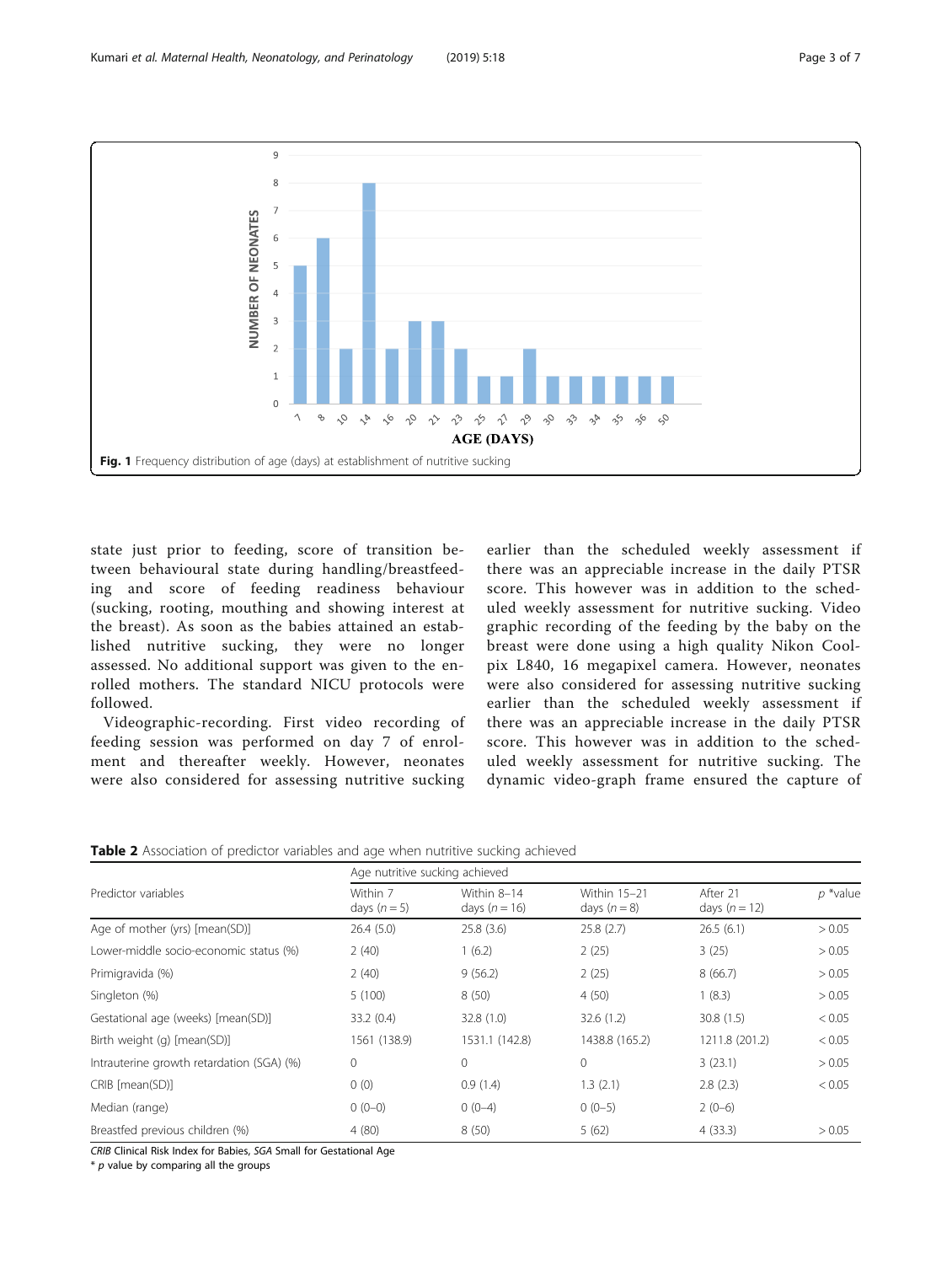<span id="page-3-0"></span>

the maternal breast (to monitor latching of the baby), baby's mouth and neck (to monitor sucking and swallowing). Based on these observation the suck:swallow ratio was estimated during play back of the videorecording, first the number of sucks were counted and then video was replayed to count number of swallows, and thus suck:swallow ratio was calculated independently by two of the investigators.

# Statistical analysis

The predictors of nutritive sucking at 7, 14, 21 and 28 days were assessed by univariate analysis.

Multivariate analysis (ANNOVA) was done for significant variables. Categorical data were compared by Chi Square/Fisher exact test. Sensitivity and Specificity of PTSR score was done using receiver operating characteristic curve (ROC) analysis. A  $p$ -value of 0.05 was taken as significant.

# Results

The study enrolled 49 preterm babies, of whom 41(83.6%) completed the study. 7 babies expired and 1 went LAMA (leave against medical advice) before completion of the study. Of the 49 babies enrolled, 20 were a result of twin pregnancy and 5 a result of triplet pregnancy. Only 1

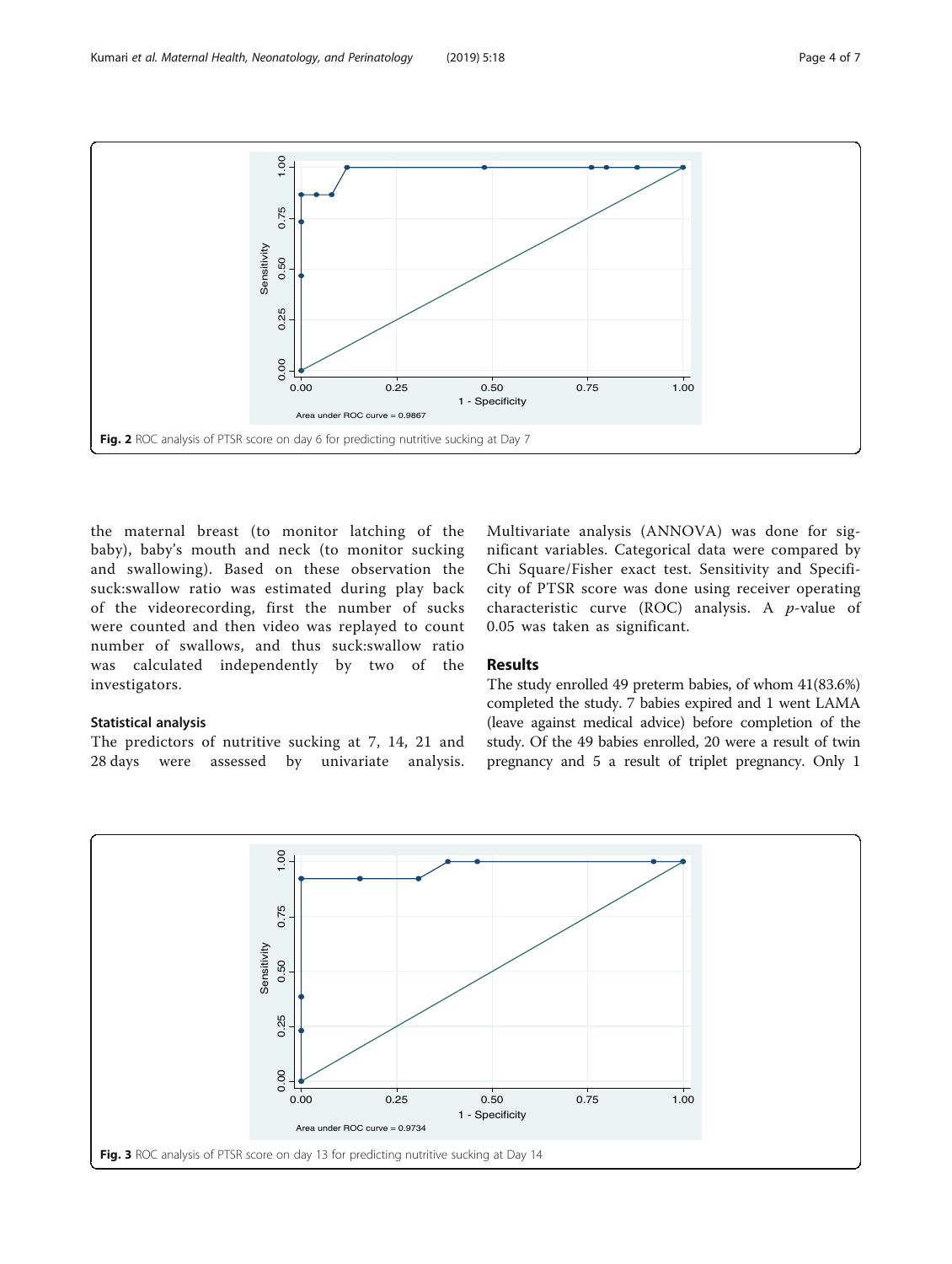mother had eclampsia. Table [1](#page-1-0) summarizes the characteristics of the enrolled babies.

The authors conclude that nutritive sucking was achieved at a median gestational age (GA) of 14 days (range 7–50 days) (Fig. [1\)](#page-2-0). Mean GA of the participants was 32 weeks, median time to achieve nutritive sucking was 14 days. Even though, it may be debated that this may be the maturity due to the corrected gestational age of 34 weeks, when the babies should feed, prior studies and the WHO guidelines states that gestation age at birth determines the ability and not the corrected maturational gestation [[11\]](#page-6-0). Table [2](#page-2-0) depicts the association of predictor variables and age of achievement of nutritive sucking. Babies with higher gestational age, birth-weight and lower illness severity (lower CRIB score) achieved nutritive sucking significantly earlier. On multivariate analysis it was observed that gestation ( $p = 0.049$ ) and birth weight ( $p =$ 0.003) had a significant independent negative association with age at achievement of nutritive sucking. There was variation between two observers in only 4 videos.

It was observed that a PTSR score of > 9 had the best predictive score for attainment of nutritive sucking. For achievement of nutritive sucking by day 7, a PTSR score of > 9 had a sensitivity of 86.7% and specificity of 100.0%. Similarly, for achievement of nutritive sucking by day 14  $(n = 26)$ , a PTSR > 9 had a sensitivity of 92.3% and specificity of 100%. (Figs. [2](#page-3-0), [3\)](#page-3-0).

# **Discussion**

In the present study nutritive sucking was achieved at a median age of 14 days amongst preterm babies 28–34 weeks of gestation. Birth weight and gestation had a negative independent association with the age at achievement of nutritive sucking. A PTSR score of 9 or more had a high sensitivity and specificity in identifying achievement of nutritive sucking in this population of preterm babies.

As was noted in the present study, Pickler et al. [[12](#page-6-0)] and White-Traut et al. [\[13](#page-6-0)] also reported that older GA at birth was a significant predictor of higher frequency of feeding readiness behaviours. Birth-weight was another significant predictor in the present study, which was consistent with the findings reported by White-Traut et al. [[13\]](#page-6-0). This may be because higher birth-weight is related to improved coordination of breathing, sucking and swallowing, thus leading to better feeding as observed by Reynolds et al. [[14\]](#page-6-0). The infant's medical condition also influences the transition from gavage to full oral

feedings Bazyk [[15](#page-6-0)] et al. and Dodrill et al. [[16](#page-6-0)]. The present study also found that illness severity (CRIB Score) is directly proportional to the time required for transition from tube to breastfeeding on univariate analysis, but not on multivariate analysis.

Other tools which are available are either too complex or time consuming, such as Neonatal Oral-Motor Assessment Scale (NOMAS) [\[17\]](#page-6-0) contains separated 13 characteristics of jaw movement and 13 characteristics of tongue. NOMAS is not a reliable tool as the inter-rater agreement with respect to the diagnosis was moderate to substantial. There is a debate regarding the validity of NOMAS when used in preterms as this scale was developed from term babies [[18](#page-6-0)]. Preterm Infant Breastfeeding Behavior Scale (PIBBS) [[19](#page-6-0)] developed based on the observations of preterms from 30 to 36 weeks of gestation during a breastfeeding session at anytime during the day. Six items were assessed with a score being attributed to each item. There was acceptable agreement between the observer but lower agreement between mothers and observers. In our study we studied behavioural state and the effect of handling on it along with infant feeding behaviour in babies of 28–34 weeks gestational age. We had done weekly videographic recording of the breastfeeding session which was reviewed by two independent observer for excluding interrater bias. When serially assessed in < 34 weeks babies a PTSR score of ≥9 indicates readiness to nutritive sucking. However, this tool needs validation with a larger sample size; this would enable its use in day to day practice in NICUs by the care givers.

Limitation of this study is that the sample size was less. The results of the study may not be extrapolatable to very preterm babies < 30 weeks of gestation since the sample size in that gestational strata was less. Further studies with larger sample size are needed before widespread clinical application of PTSR scale. Inclusion of a high proportion of subjects from twin or triplet pregnancies greatly reduces the biodiversity of the population.

# Conclusion

- The gestational age and birth weight are important factors affecting achievement of nutritive sucking compared to many other factors including sickness of babies.
- PTSR score can be used as an objective, simple and important adjuvant in optimization and early initiation of breastfeeds in LBW babies.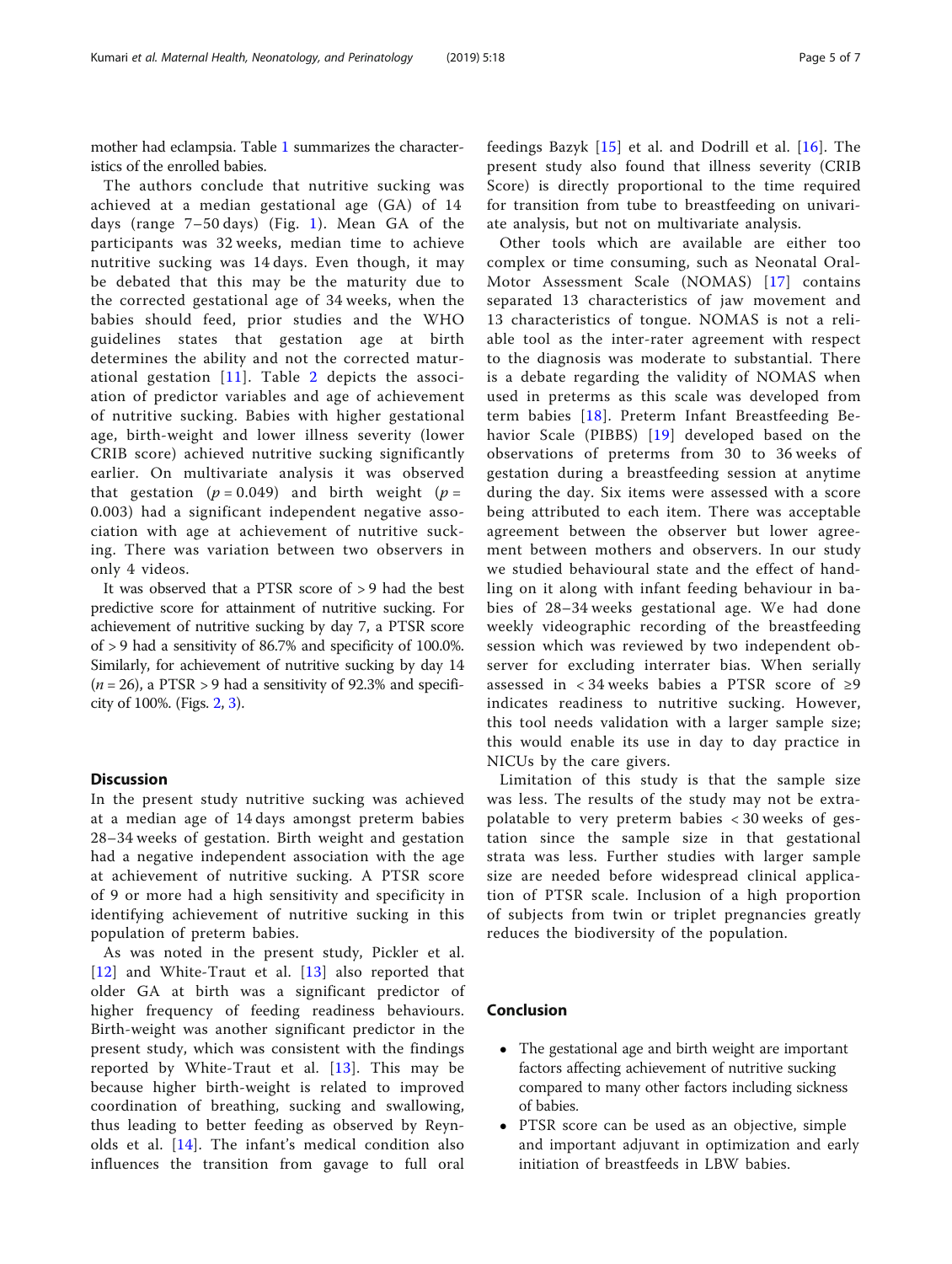# <span id="page-5-0"></span>Appendix Preterm Sucking Readiness Scale (PTSR)

## Table 3 Physiological assessment

| S.No | Variable          | Method of assessment                                            | Scoring                       |
|------|-------------------|-----------------------------------------------------------------|-------------------------------|
|      | Respiratory rate  | Baseline RR counted before feeding session 30-40 breaths/minute | $Yes = 1$ . $No = 2$          |
| 2.   | Oxygen saturation | 1. Baseline saturation > 90%                                    | $Yes = 1$ . $No = 2$          |
|      |                   | 2. Direction of change                                          | increase $=1$ , decrease $=2$ |
|      |                   | 3. <=5-10% difference from baseline                             | $Yes = 1$ . $No = 2$          |
|      |                   | 4. Maximum and minimum SpO <sub>2</sub> during handling         | Max.<br>Min.                  |

# Table 4 Feeding Readiness Behaviour

|                                                                            | $\Omega$                                  |                                                                                  | 2                                                                  | 3                                                                                                             | 4                                                                                        |
|----------------------------------------------------------------------------|-------------------------------------------|----------------------------------------------------------------------------------|--------------------------------------------------------------------|---------------------------------------------------------------------------------------------------------------|------------------------------------------------------------------------------------------|
| Behavioural<br>state just prior<br>to disruption at<br>feeding time        | Asleep                                    | Drowsy                                                                           | Crying                                                             | Active alert                                                                                                  | Quietly alert                                                                            |
| Transition<br>between<br>behavioural<br>states<br>during<br>cares/handling | Remains<br>asleep                         | Briefly<br>alert<br>but<br>goes<br>quickly<br>asleep<br>during<br>cares/handling | Briefly<br>alert<br>but<br>gets<br>drowsy during<br>cares/handling | during<br>Alert<br>cares but then<br>becomes<br>drowsy<br>in<br>immediate<br>post-<br>care/handling<br>period | Remains<br>alert<br>during<br>cares<br>and immediate<br>post-<br>care/handling<br>period |
| Feeding<br>readiness<br>behaviours<br>during<br>cares/handling             | Displays<br>no<br>readiness<br>behaviours | Displays<br>occasional<br>feeding<br>readiness<br>behaviours                     | Displays<br>intermittent<br>feeding<br>readiness<br>behaviours     | Displays<br>frequent<br>feeding<br>readiness<br>behaviours                                                    | Displays<br>continual<br>feeding<br>readiness<br>behaviours                              |

\*Feeding readiness behaviours include behaviours such as sucking on dummy, tube or hand, mouthing, rooting behaviour and showing interest at breast

#### Acknowledgements

The authors would like to thank nursing staff, NICU doctors and relatives of all the patients who supported in the completion of this study.

# Authors' contributions

NK contributed to the data acquisition, analysis, drafting and final approval of manuscript, AJ contributed to the design, data acquisition, drafting. SR contributed to design, data analysis, drafting and final approval of the manuscript.

# Funding

None.

# Availability of data and materials

An electronic search was carried out using PubMed, Cochrane library, and Google scholar to collect data. Search was limited to literature and studies published in English language. Key-words used during search were Nutritivesucking, preterm, infant, Preterm Sucking Readiness Scale.

#### Ethics approval

Approved by ethical committee of the institution where the study was conducted.

#### Consent for publication

We all authors give our full and free consent for publication of our article in journal Maternal Health, Neonatology and Perinatology.

#### Competing interests

The authors declare that they have no competing interests.

#### Author details

<sup>1</sup>Department of Pediatrics, Maulana Azad Medical College, New Delhi 110002, India. <sup>2</sup>Department of Neonatology, Maulana Azad Medical College, New Delhi 110002, India.